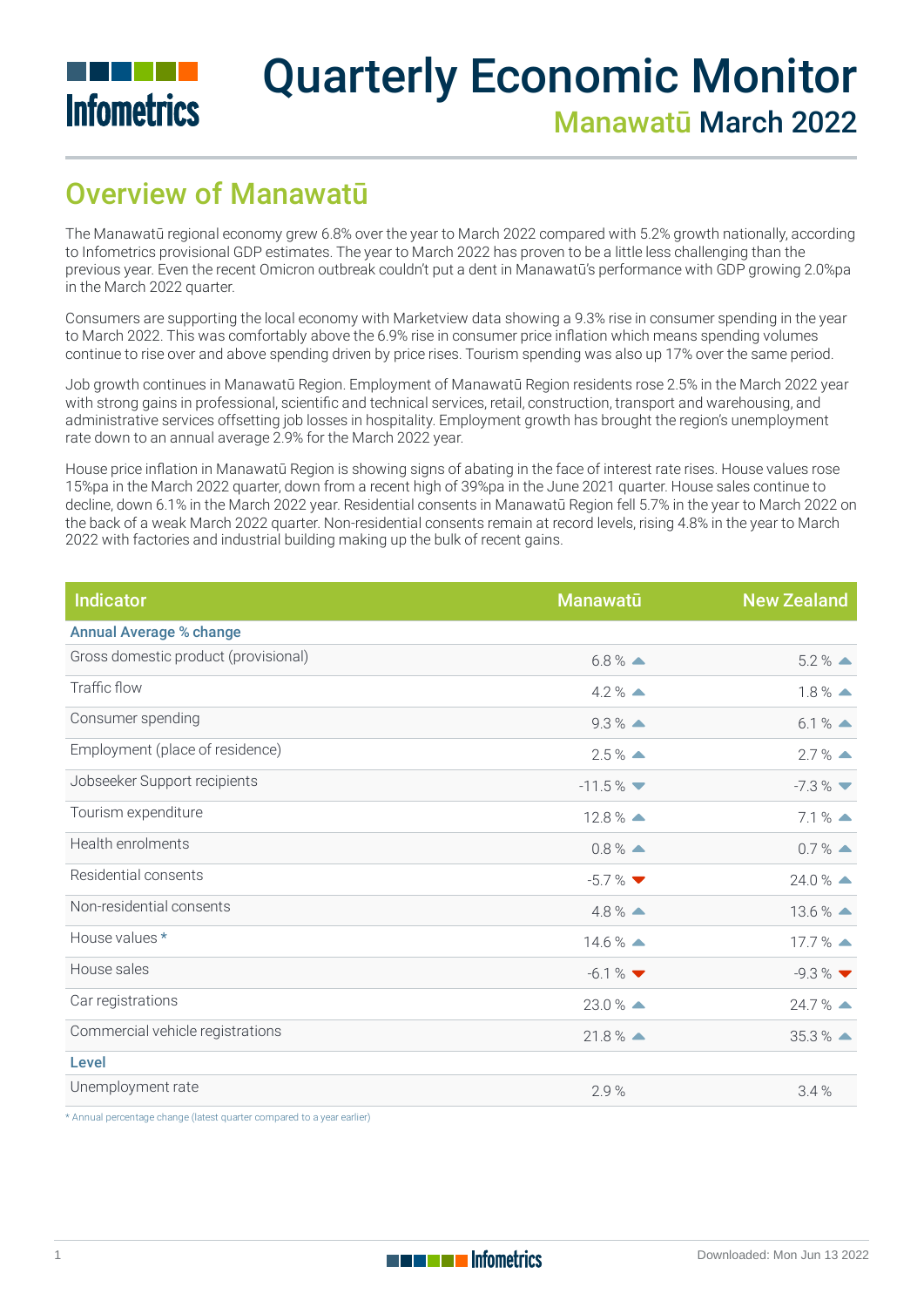## Gross domestic product



### Highlights for Manawatū

- [GDP](https://qem.infometrics.co.nz/manawatu-all/notes#gross-domestic-product) in Manawatū was provisionally up 6.8% for the year to March 2022, compared to a year earlier. Growth was higher than in New Zealand (5.2%).
- Provisional GDP was \$7,333 million in Manawatū for the year to March 2022 (2021 prices).
- Annual GDP growth in Manawatū peaked at 8% in the year to December 2021.

## National overview

Economic momentum stalled at the start of 2022, as Omicron limited economic activity. Infometrics provisional estimates show a 2.0%pa increase in economic activity in the March 2022 quarter, compared to the start of 2021, although underlying economic momentum was flat as capacity issues restrained further expansions across the country. Fractured supply chains, accelerating inflation, higher interest rates, and high levels of absenteeism from Omicron combined to throttle back the economic engine. Intense difficulties finding staff and materials means that New Zealand is struggling to resource further growth in the near-term. In effect, the New Zealand economy is red-lining and continues to operate above capacity, with higher prices overshadowing any real growth. Higher inflation is forcing the Reserve Bank to lift interest rates higher, faster, which will help take some of the wind out of an overheating economy, but the risk of a hard landing become higher with each passing day.

## Traffic flow



## Highlights for Manawatū

[Traffic](https://qem.infometrics.co.nz/manawatu-all/notes#traffic-flow) flows in Manawatū increased by 4.2% over the year to March 2022, compared to a year earlier. This compares with an increase of 1.8% in New Zealand.

## National overview

The Omicron outbreak and resulting increase in New Zealanders having to isolate has limited traffic activity around the country, compared to the March 2021 quarter. Traffic volumes by our estimates are down 7.9%pa nationally in the March 2022 quarter, driven by lower passenger vehicles – freight movements fared better. At the Omicron peak, Infometrics estimates around 300,000 New Zealanders were having to isolate with COVID-19 or as a household contact. Add in higher fuel prices, and it looks like New Zealanders were keeping to themselves more at the start of 2022. Annual traffic activity also remained more muted because of this quarterly fall, slowing back to 1.8%pa growth over the last 12 months.

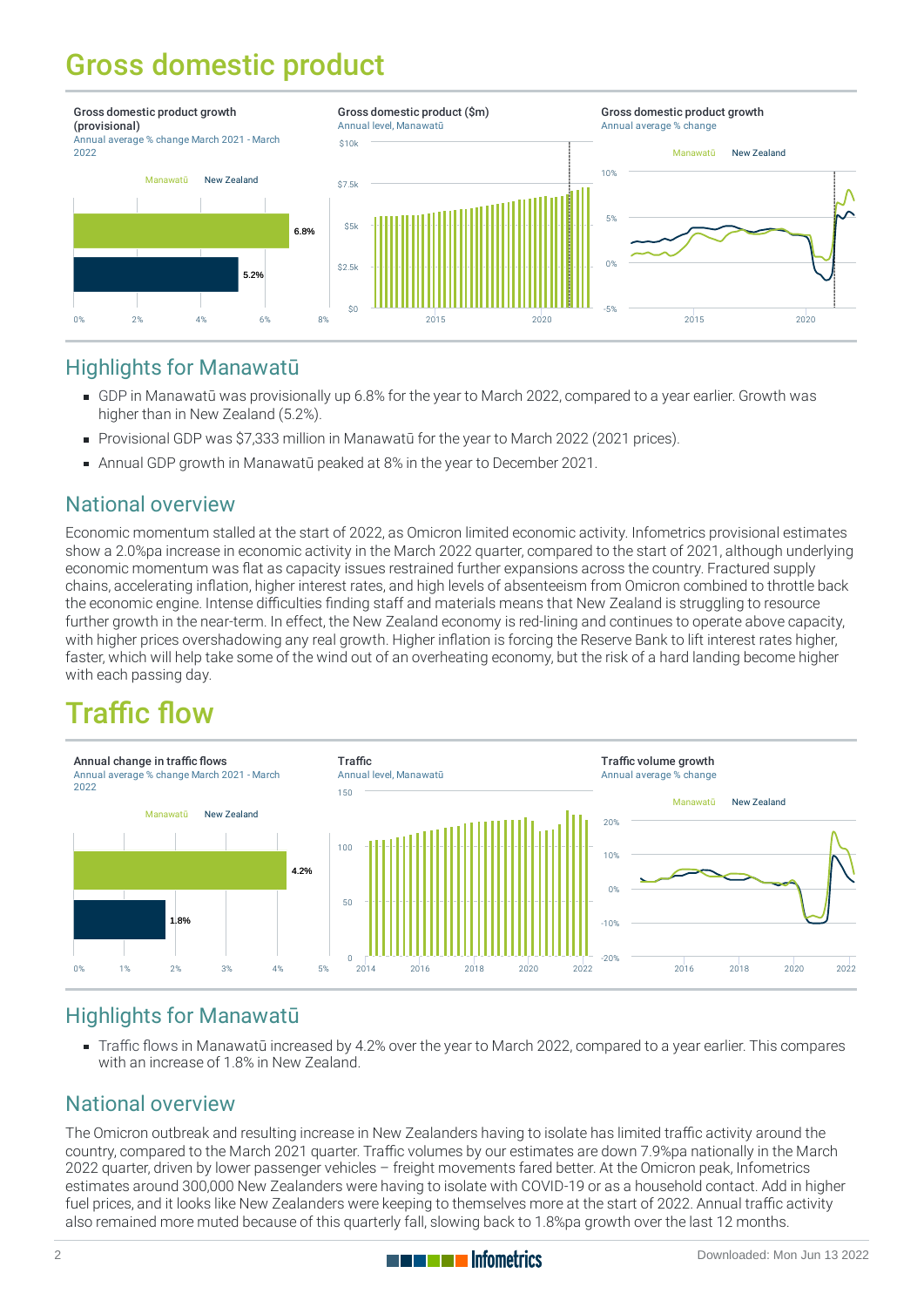## Consumer spending



## Highlights for Manawatū

Electronic card [consumer](https://qem.infometrics.co.nz/manawatu-all/notes#consumer-spending) spending in Manawatū as measured by Marketview, increased by 9.3% over the year to March 2022, compared to a year earlier. This compares with an increase of 6.1% in New Zealand.

## National overview

Card spending rose rebounded in the March 2022 quarter, although underlying spending volumes point to subdued spending activity due to a range of factors. Marketview data shows a 3.8%pa increase in spending in the March 2022 quarter, after falling spending over the second half of 2021. Annual spending activity was up 6.1%pa over the 12 months to March 2022. High inflation and fuel prices have boosted the value of card spending, and underlying activity looks weaker, with Omicron, Red traffic light setting, rising interest rates, and plunging consumer confidence all suggesting more restrained spending activity heading forward.

## Employment (place of residence)



## Highlights for Manawatū

- [Employment](https://qem.infometrics.co.nz/manawatu-all/notes#employment) for residents living in Manawatū was up 2.5% for the year to March 2022, compared to a year earlier. Growth was lower than in New Zealand (2.7%).
- An average of 56,418 people living in Manawatū were employed in the year to March 2022.
- Annual employment growth for Manawatū residents peaked at 3.6% in the year to December 2019.

## National overview

The jobs market is hitting capacity constraints, with jobs activity plateauing in recent months. On an annual basis, March 2022 filled jobs remained 3.3% higher than a year earlier – back a touch from the 3.8%pa growth in the December 2021 quarter. Professional services and construction remain key drivers of higher employment, although both industries have seen the same slowdown in growth. The net outflow of skilled labour from New Zealand is limiting options for businesses wanting to expand their workforce. Non-isolating workers picked up the Omicron slack in the March 2022 quarter, with total hours worked in the New Zealand economy down just 0.2% from usual levels at the start of 2022, despite an estimated 300,000 workers isolating at peak.

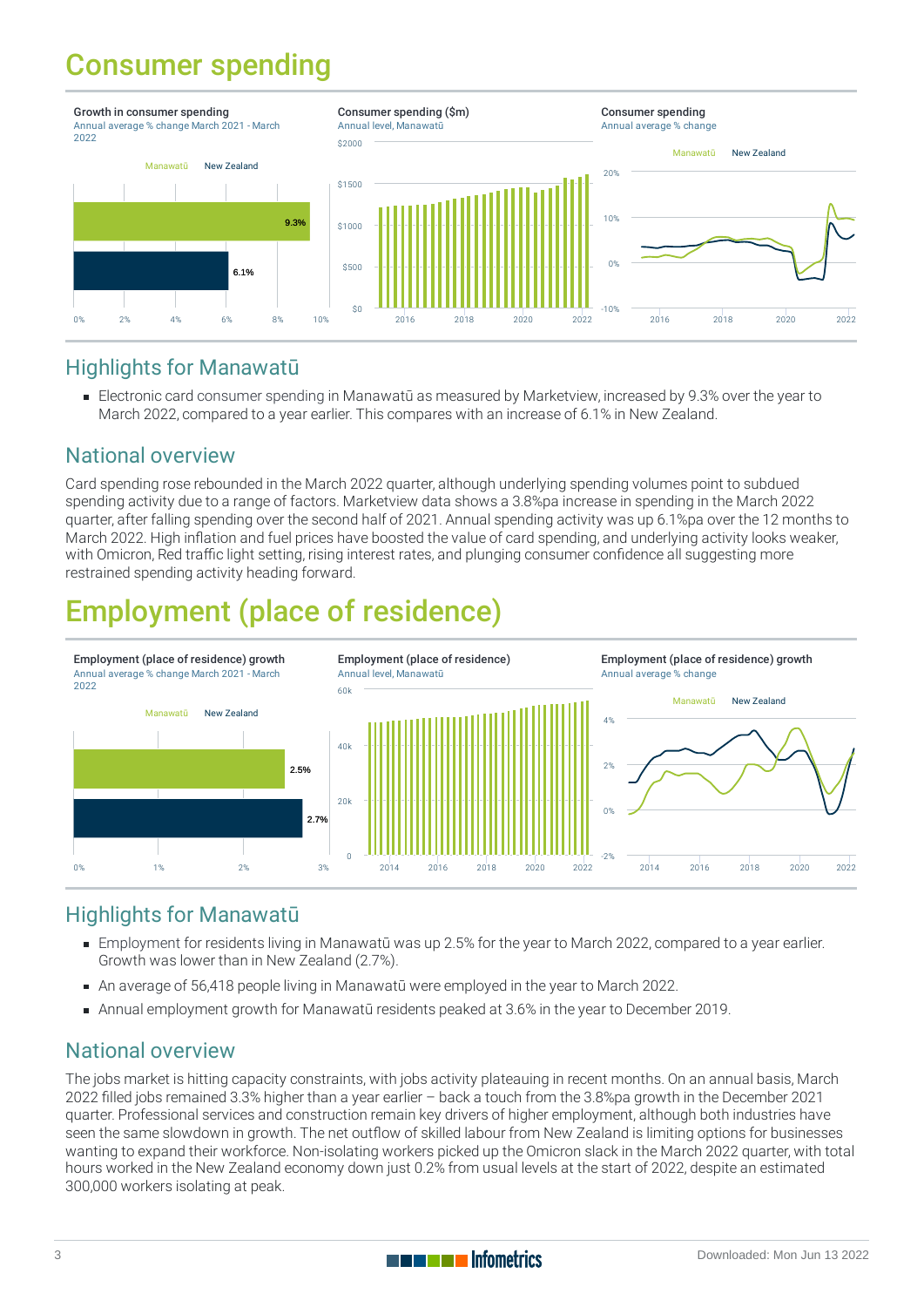## Jobseeker Support recipients



## Highlights for Manawatū

- [Jobseeker](https://qem.infometrics.co.nz/manawatu-all/notes#jobseeker-support-recipients) Support recipients in Manawatū in the year to March 2022 decreased by 11.5% compared to a year earlier. The decline was greater than in New Zealand (7.3%).
- An average of 3,863 people were receiving a Jobseeker Support benefit in Manawatū in the 12 months ended March 2022. This compares with an average of 3,297 since the start of the series in 2013.

## National overview

The tight labour market has supported more New Zealanders off the Jobseeker Support benefit and into work, with the annual average number of recipients dropping 7.3%pa. All regions recorded drops, including considerable drops in major urban areas. At the end of March 2022, Jobseeker figures remained around 26,000 (17%) higher than pre-pandemic levels, a drop from the 40,000-higher figure from December 2021. Despite the unemployment rate being at a record low, job ads being high, inflation hitting, and wages rising, there are still people that are outside the labour force. Although some of this group would have been limited by Omicron, there remains more talent to coax into the labour market.

## Unemployment rate



## Highlights for Manawatū

- The annual average [unemployment](https://qem.infometrics.co.nz/manawatu-all/notes#unemployment-rate) rate in Manawatū was 2.9% in March 2022, down from 4% 12 months earlier.
- In March 2022, the unemployment rate in Manawatū was lower than in New Zealand (3.4%).
- Over the last ten years the unemployment rate in Manawatū reached a peak of 7.3% in June 2013.

## National overview

The unemployment rate remained at 3.2% in March, as employment rose by just 0.1% from December (seasonally adjusted). The participation rate dipped to 70.9% as more people were outside the labour force, with a 0.8% rise in this group as people were unable to actively seek or be available for work. Businesses are having to stump up more given the intense pressure on the labour market, with wage increases now more broad-based and accelerating faster. A continued record-low unemployment rate, strong demand conditions, and a net outflow of talent from New Zealand are all combining to drive wages higher.

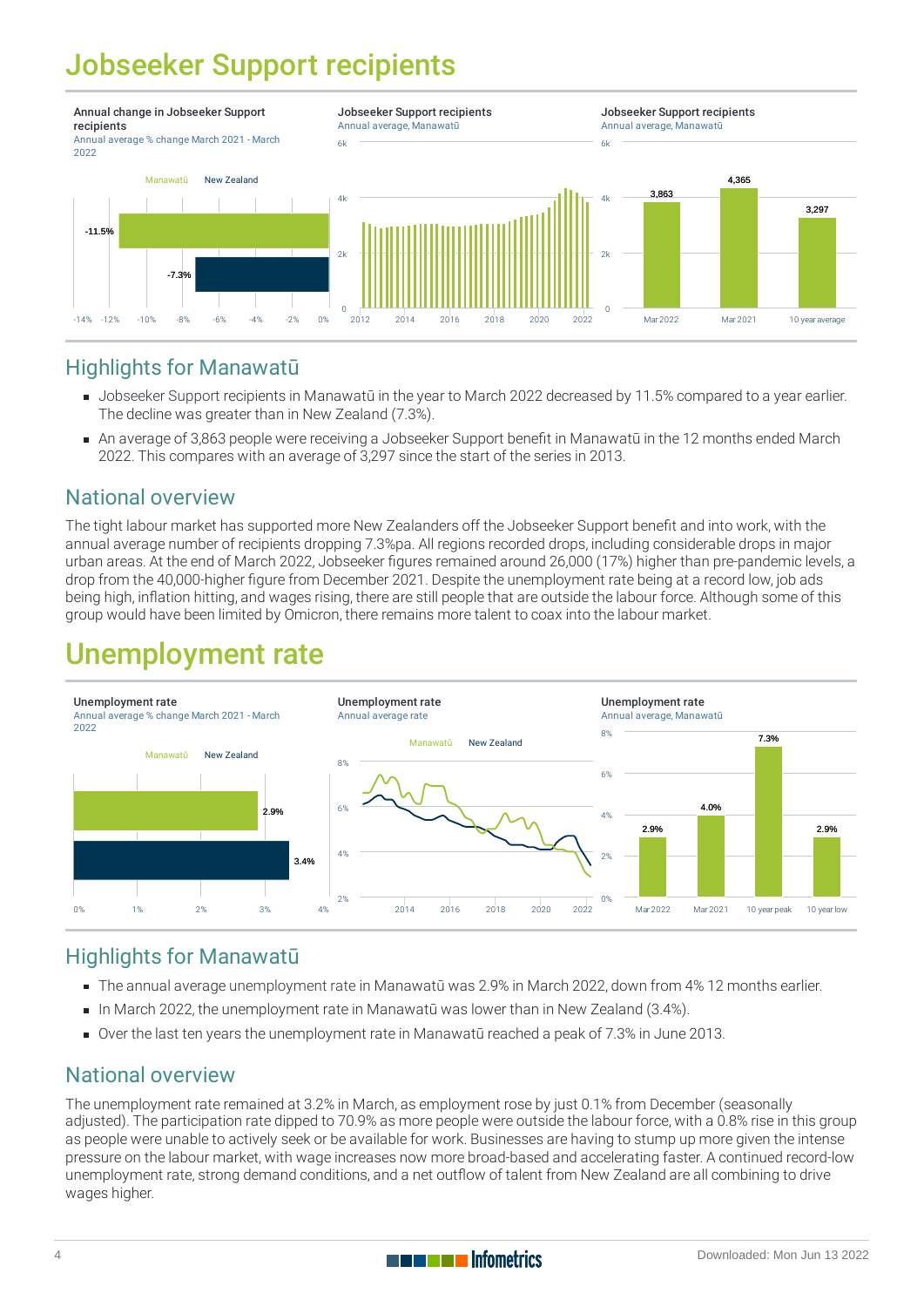## Dairy payout



## Highlights for Manawatū

- Manawatū total dairy payout for the 2020/2021 season is estimated to have been approximately \$357 million.
- Manawatū's dairy payout for the 2021/2022 season is expected to be approximately \$426 million, \$69 million higher than last season, assuming that production levels from last season are maintained.
- The total dairy payout for New Zealand is estimated to have been approximately \$14,684 million in the 2020/2021 season, and is expected to be \$2,835 million higher in the 2021/2022 season.

## National overview

Milk prices remain at historically elevated levels but have had some of the cream skimmed off the top in recent times as global factors force a moderation in the dairy outlook. Fonterra has trimmed back their farmgate milk price mid-point by 40c, to \$9.30/kgms, which comes as milk production has fallen 2.6% over the last year. However, the national pay-out is still expected to be up by over \$2.8b (19%) from last season. Input prices remain high, including feed prices at the start of 2022 being up 15% from a year ago, and up 54% from 2020. Diesel and fertilizer prices have accelerated higher still. Concerns remain around supply chains, the war in Ukraine, and the effects of China's hard Omicron lockdown, have all seen expectations moderate recently off a high base.

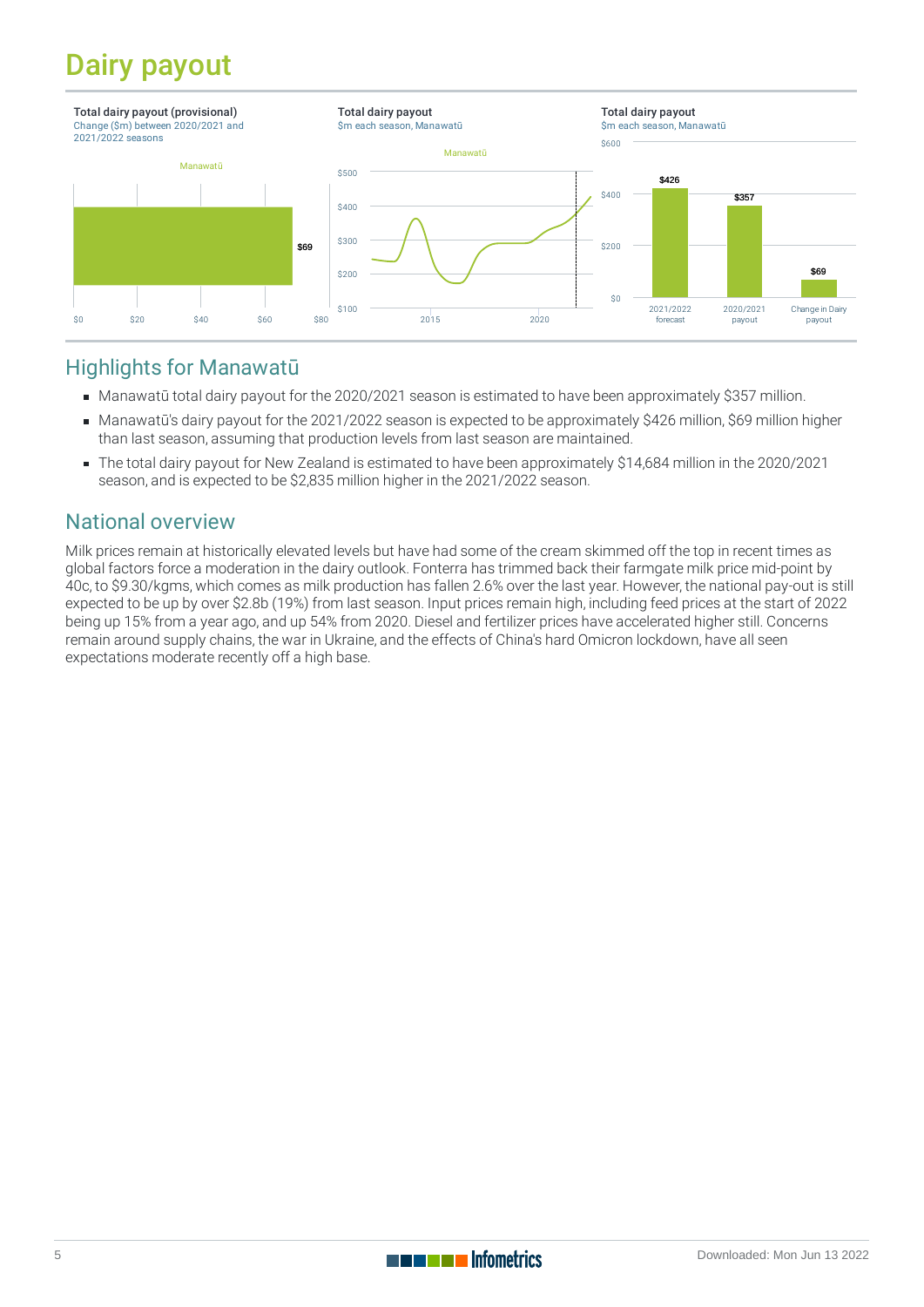## Tourism expenditure



## Highlights for Manawatū

- Total tourism expenditure in Manawatū increased by 12.8% in the year to March 2022, compared to a year earlier. This compares with an increase of 7.1% in New Zealand.
- Total tourism expenditure was approximately \$308 million in Manawatū during the year to March 2022, which was up from \$273 million a year ago.

### National overview

Tourism activity has held up well, all things considered, although the uneven effects of COVID-19 make the numbers harder to assess than normal. Visitor spending over the 12 months to March 2022 rose 7.1%pa nationally, up from the 3.9%pa annual growth record in the December 2021 year. However, part of this higher growth comes from comparing the past year (including the strong first half of 2021) to the period from the original lockdown and into 2019, when domestic tourism wasn't nearly as strong. As the current visitor spend available doesn't fully account for international spending, the growth presented likely provides an overly optimistic view of visitor spending activity.

## Health enrolments



## Highlights for Manawatū

- The number of people [enrolled](https://qem.infometrics.co.nz/manawatu-all/notes#health-enrolments) with a primary health organisation in Manawatū in the year to March 2022 increased by 0.8% compared to a year earlier. Growth was higher than in New Zealand (0.7%).
- An average of 113,240 people were enroled with primary healthcare providers in Manawatū in the 12 months ended March 2022. This compares with an average of 105,802 since the start of the series in 2014.

## National overview

New Zealand's population growth has slowed further, as some areas see underlying indicators of population growth turn negative. Health enrolments growth nationally slowed back further to 0.7%pa over the March 2022 year, the slowest since 2014. Six regions are now showing falling numbers of health enrolments, a proxy for population growth, compared to a year earlier. Auckland is among the mix, after recording in 2021 the first annual population decline in perhaps 200 years. More people are moving out of New Zealand than are coming in, with risks that a brain drain develops further. Provisional data from Stats NZ shows a net migration loss of around 7,300 over the 12 months to March 2022.

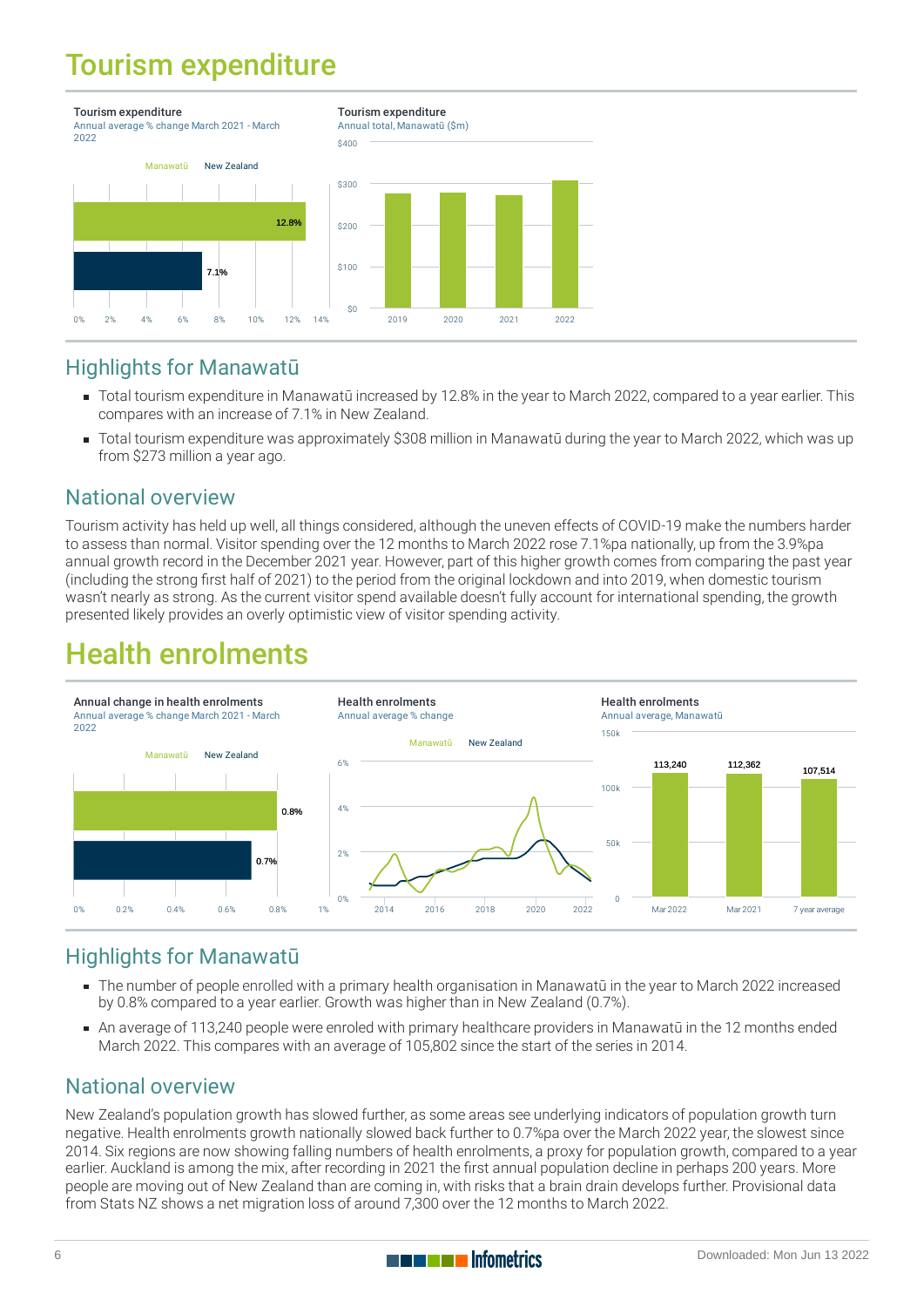## Residential consents



## Highlights for Manawatū

- A total of 130 new residential building [consents](https://qem.infometrics.co.nz/manawatu-all/notes#building-consents) were issued in Manawatū in the March 2022 quarter, compared with 233 in the same quarter last year.
- On an annual basis the number of consents in Manawatū decreased by 5.7% compared with the same 12-month period a year before. This compares with an increase of 24.0% in New Zealand over the same period.

## National overview

Annual residential consents broke above 50,000pa in the 12 months to March 2022, with 12,331 consents issued in the March 2022 quarter. What we're building continues to change, with the number of consents issued for standalone houses fell 3.1%pa in the March quarter, as dwelling consent growth was driven by higher-density options. Townhouses continued to lead growth, with 5,027 townhouse consents issued in the March quarter, a 66%pa increase. Canterbury region has experienced the largest growth in consents, with total consents up 54%pa in the March quarter compared to the March 2021 quarter, driven by townhouse growth of 150%pa.

## Non-residential consents



## Highlights for Manawatū

- Non-residential building [consents](https://qem.infometrics.co.nz/manawatu-all/notes#building-consents) to the value of \$233.0 million were issued in Manawatū during the year to March 2022.
- The value of consents in Manawatū increased by 4.8% over the year to March 2022, compared to a year earlier. In comparison, the value of consents increased by 13.6% in New Zealand over the same period.
- Over the last 10 years, consents in Manawatū reached a peak of \$255.0 million in the year to December 2021.

## National overview

The value of non-residential consents was up 17%pa in the March 2022 quarter, totalling \$2.2b. Annual consents for the 12 months ended March 2022 was the largest on record, at \$8.5b. Most build types showed strong growth recently, except for hotel consents, which were down 39%pa on average. Warehouses, social and cultural buildings, and offices were the strongest performers, up 115%pa, 48%, and 44% respectively in the March 2022 quarter. Overall non-residential activity is strong, although significant increases in construction costs means that underlying growth in consent volumes is a bit lower.

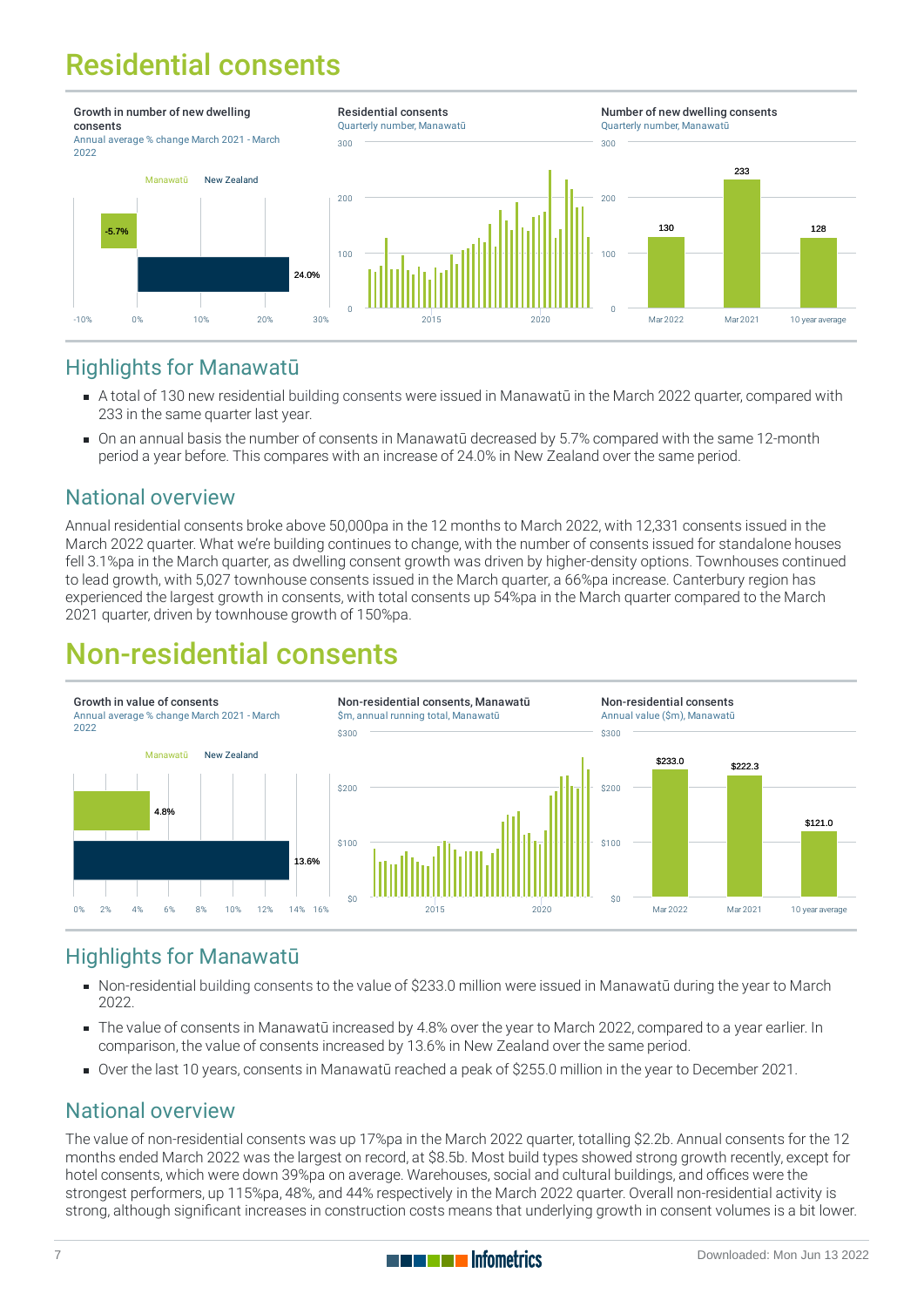## House values



## Highlights for Manawatū

- The average current [house](https://qem.infometrics.co.nz/manawatu-all/notes#house-values) value in Manawatū was up 14.6% in March 2022, compared to a year earlier. Growth was lower than in New Zealand (17.7%).
- The average current house value was \$720,647 in Manawatū in March 2022. This compares with \$1,035,216 in New Zealand.

## National overview

Housing market momentum has shifted, with house prices dropping over the quarter. Prices at the start of 2022 were down 2.0% (seasonally adjusted) from the prior quarter, but current declines are still slight in comparison to house price growth in recent years. Falling Auckland prices have been driving the declines in prices, having fallen 3.9% (sa) from the December 2021 quarter. However, in the March 2022 month, house prices outside Auckland fell 1.7% (sa) as the regional housing markets also began to soften. Rising mortgage rates, more limited credit availability, and high inflation are driving the change in house prices, and we expect house prices to moderate throughout 2022.

## House sales



## Highlights for Manawatū

- [House](https://qem.infometrics.co.nz/manawatu-all/notes#house-sales) sales in Manawatū decreased by 6.1% in the year to March 2022, compared to year earlier. This compares with a decrease of 9.3% in New Zealand.
- A total of 1,747 houses were sold in Manawatū in the 12 months ended March 2022. This compares with the ten year average of 1,884.

## National overview

House sales continue to fall, down 31%pa in the March 2022 quarter. Annual house sales are now down 9.3%pa, as barriers to credit and rising mortgage rates limited the number of buyers able to enter the market. Falling sales are a national trend, with every region experiencing a decrease in the number of sales in the March 2022 quarter compared with last year, except Marlborough sales, which grew 2.7%pa. We expect the number of sales will continue to decline given the limited supply of buyers with lending to buy at current prices, forcing sellers to eventually moderate prices further to achieve a sale.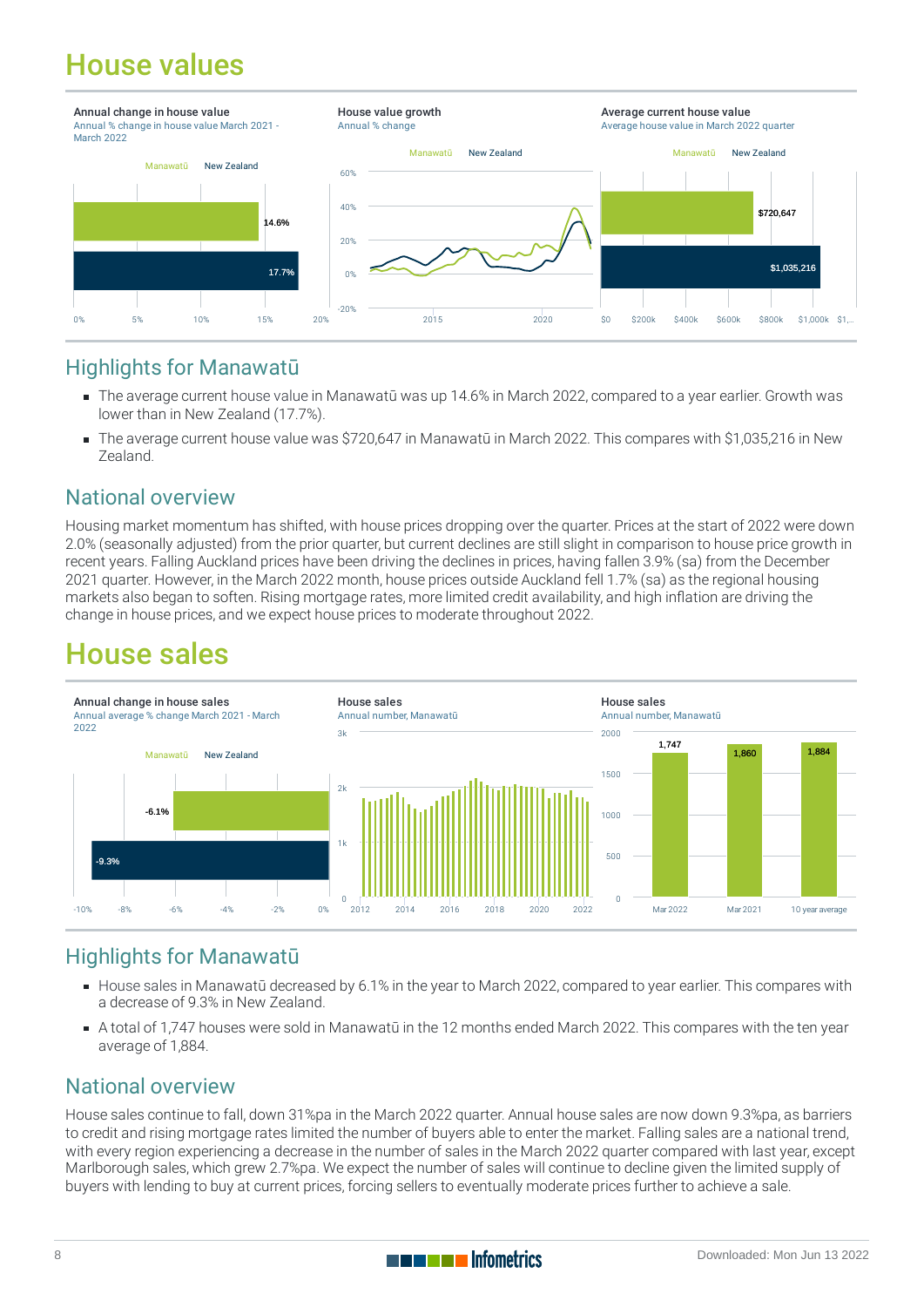## Car registrations



## Highlights for Manawatū

- The number of cars registered in Manawatū increased by 23% in the year to March 2022, compared to a year earlier. Growth was lower than in New Zealand (24.7%).
- A total of 5,411 cars were registered in Manawatū in the year to March 2022. This compares with the ten year average of 4,685.

## National overview

Car registrations were up 25%pa in the March 2022 quarter due in large part to purchasing decisions being brought forward ahead of new fees on higher emitting vehicles. As of 1 April, the rebate of the Clean Car Discount is now available for a wider range of new and used cars, extending beyond electric vehicles and hybrids to also cover fuel-efficient cars. The fee has also been introduced for higher emissions vehicles which is shifting the market demand towards smaller more fuelefficient cars. In 2021 we saw a remarkable recovery of car sales, particularly for new cars, although now with higher interest rates, higher inflation, and the option for households to spend discretionary cash on overseas trips, we see sales coming off the boil over the next year.

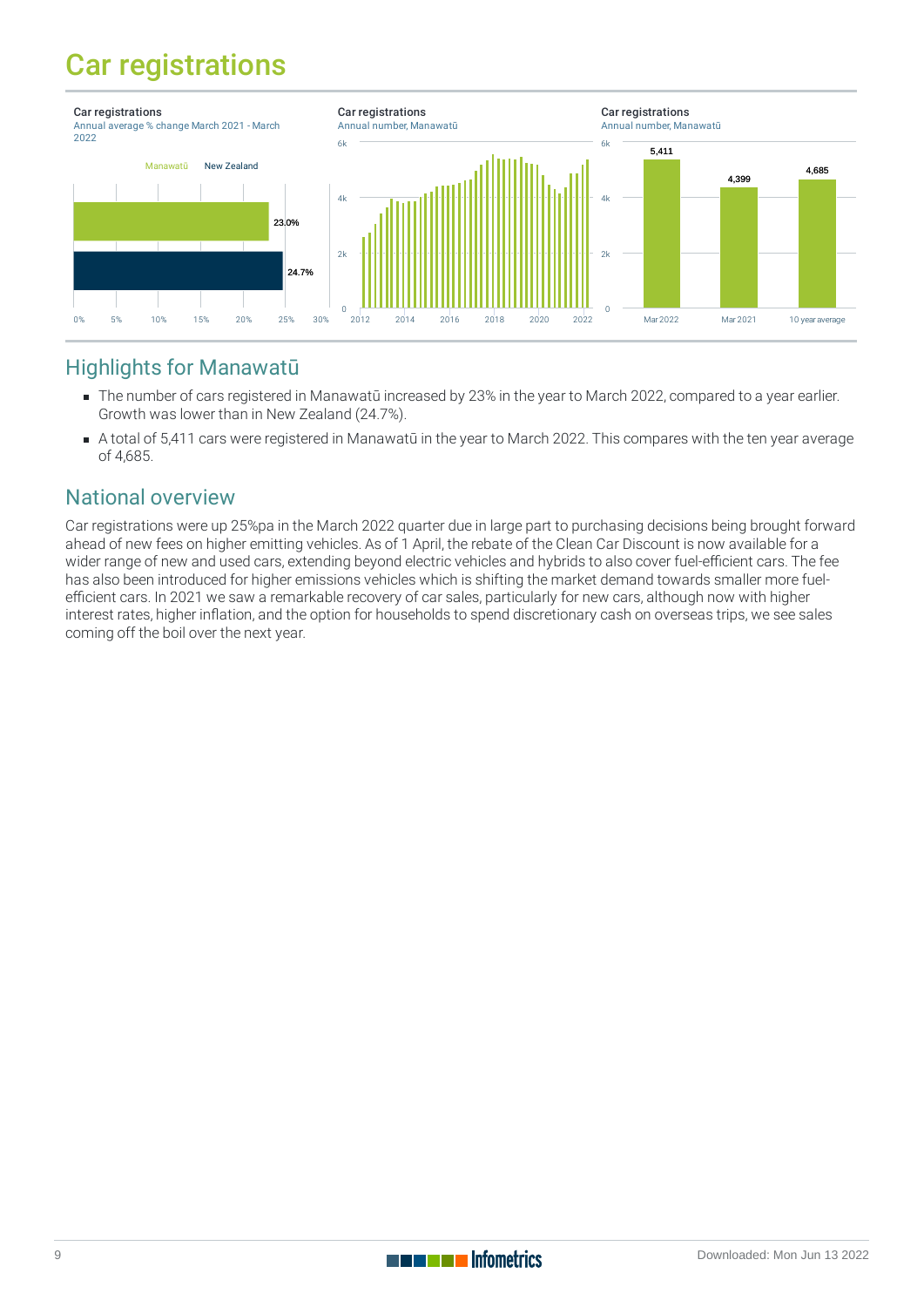## Commercial vehicle registrations



## Highlights for Manawatū

- The number of commercial vehicles registered in Manawatū increased by 21.8% in the year to March 2022, compared to a year earlier. Growth was lower than in New Zealand (35.3%).
- A total of 1,627 commercial vehicles were registered in Manawatū in the year to March 2022. This is higher than the ten year annual average of 1,314.

## National overview

Commerical vehicle registrations skyrocketed 51%pa in the March 2022 quarter due in large part to purchasing decisions being brought forward ahead of new fees on higher emitting vehicles. The fee on high emissions vehicles under the Clean Car Discount policy is particularly punitive for light commercials which tend to not have many low emissions options available yet. After a very strong start to the year for light commercials as many purchasing decisions were brought forward into March ahead of the fee, we expect several months of weakness in the light commercial space. For heavier vehicle types, demand conditions remain robust as construction work in the pipeline continues to grow, despite house prices coming off the boil. Also, commodity prices remain relatively high despite some softness coming through in April.



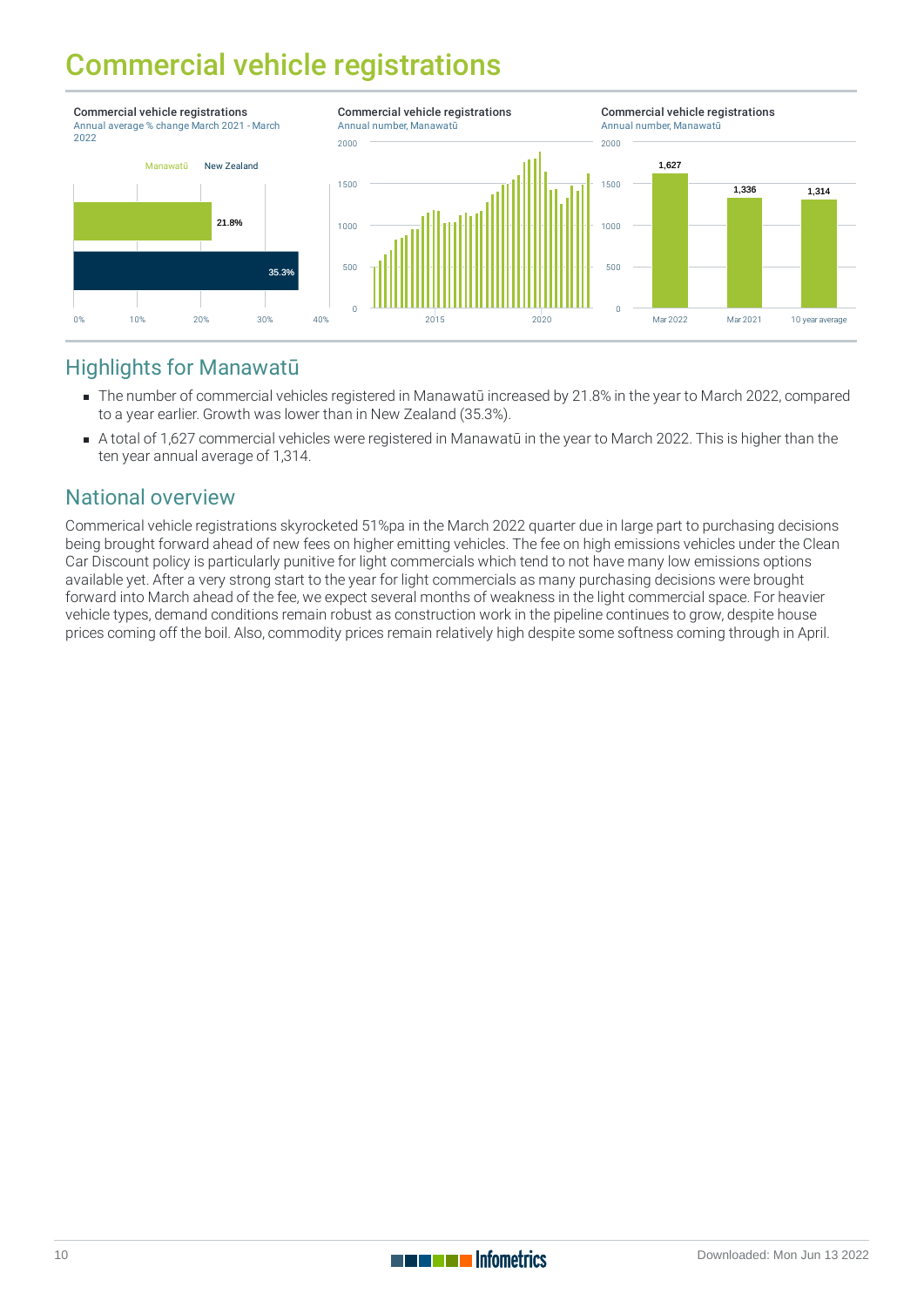## Technical notes

### Building Consents

Building consents data is sourced from Statistics New Zealand. The number of residential consents issued for new dwellings is the measure for residential consents. For non-residential consents, the measure is the value of both new buildings and alterations.

### Consumer Spending

The consumer spending data is sourced from Marketview. It measures total electronic card spending using spending through the Paymark network and adding to it an estimate of non-Paymark network spending using the pattern of BNZ card holder spending at non-Paymark retailers. For further breakdown of the data by storetype and other variables contact Marketview.

## Employment (place of residence)

Employment data is based off a range of Stats NZ employment datasets, and represents the number of filled jobs, based on the area of residential address for the employee (rather than workplace address). This place of residence location means that the employment series reflects trends in employment of an area's residents, which may be different to trends in employment at businesses in an area, particularly when there are strong commuting flows. The most recent quarter is based off the average of Monthly Employment Indicator (MEI) filled jobs from Statistics New Zealand for the past three months, with previous quarters being backcasted using the percentage change in the quarterly Business Data Collection dataset published by Statistics New Zealand.

### Gross Domestic Product

Gross Domestic Product is estimated by Infometrics. A top-down approach breaks national industrial production (sourced from production based GDP measures published by Statistics New Zealand) to TA level by applying TA shares to the national total. Each TA's share of industry output is based on labour market data from LEED. GDP growth in recent quarters is based on a model which uses the various partial economic indicators presented in this report as inputs. Estimates of GDP for these most recent quarters are provisional until Infometrics updates its annual GDP series in the Regional Economic Profile at the beginning of each year. Gross domestic product is measured in 2021 dollar terms.

#### Health Enrolments

Health enrolments are sourced from the Ministry of Health. They record the number of people in each area who are enrolled with a Primary Health Organisation (PHO). Enrolment is voluntary, but most New Zealanders enrol at a general practice for health reasons and for the benefits of enrolment, such as cheaper doctors' visits and reduced costs of prescription medicines. Changes to how the Ministry of Health recorded this data led to Infometrics revising our approach to health enrolment figures for the March 2019 Quarterly Economic Monitor onwards. Our new approach completely revises our timeseries of health enrolments, so care should be taken when comparing the March 2019 report with previously downloaded reports.

Previously, the data provided was only for those people whose addresses are able to be accurately recorded by the Ministry of Health. We have now switched to breaking down TA-level health enrolments based on trends in stated health enrolments by area, to ensure that the total number of enrolees published in the Monitor align with the national-level figures published by the Ministry of Health. A new system for classifying and recording health enrolment addresses from March 2019 onwards by the Ministry means significantly higher numbers of unallocated enrolees, resulting in the need to review our model.

#### House Sales

The number of house sales is sourced from REINZ. The indicator measures the number of house sales at the point when the sale becomes unconditional. The unconditional date is the date when all the terms of an agreement have been satisfied and the sale and purchase can proceed to settlement.

## House Values

House values (dollar value) are sourced from CoreLogic. The levels quoted in the report are average values for the quarter.